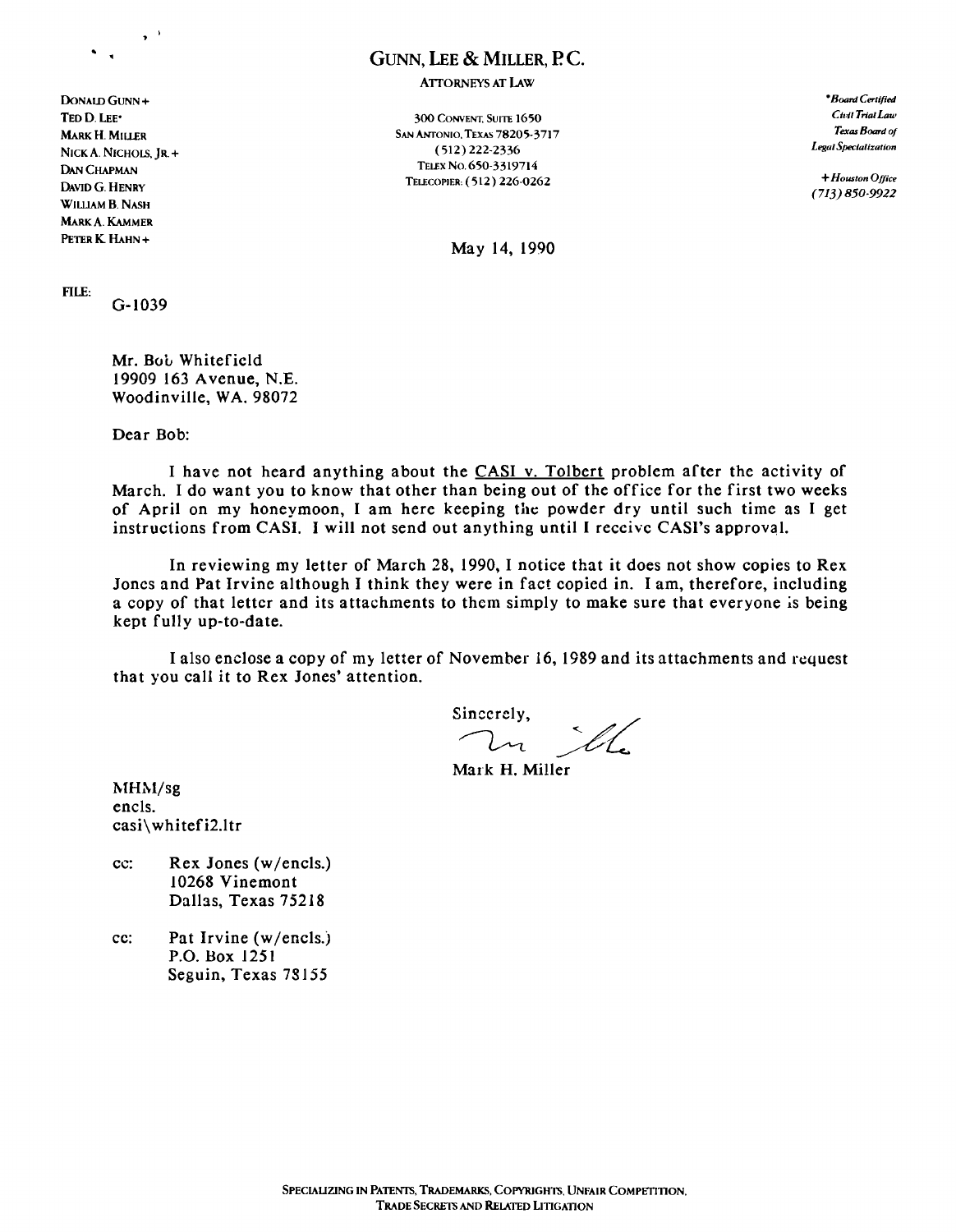### GUNN, LEE & MILLER, P.C.

 $\mathbb{N}^*$  . The state of the state of the state of the state of the state of the state of the state of the state of the state of the state of the state of the state of the state of the state of the state of the state of

ATTORNEYS AT LAW

 $\frac{1}{2}$  DONALD GUNN +  $\frac{1}{2}$  and  $\frac{1}{2}$  defined  $\frac{1}{2}$  defined by  $\frac{1}{2}$  defined by  $\frac{1}{2}$  defined by  $\frac{1}{2}$  defined by  $\frac{1}{2}$  defined by  $\frac{1}{2}$  defined by  $\frac{1}{2}$  defined by  $\frac{1}{2}$  defined DAVID G. HENRY. WILLIAM B. NASH MARK A. KAMMER PETER K. HAHN + March 28, 1990

TTP () 1.1.1.<sup>\*</sup> .:,uo (:1 ), International control in the second state of the St 'I':::0 ("I':::0", "I':::0", "I':::0", "I':::0", "I':::0", "I':::0", "I'::::0", "I'::::0", "I'::::0", "I'::::0", "I'::::0", "I'::::0", "I':: ~I.\HK II ,\111.1.1'1{ ~" \_"](l'1l1 Tl \,.. -~'L~1I':;"5-1 (':;12) 222 .. 25.':'(J :'\1\ K.-\ :'\I\II( 1I.'. .III + I-III \ 'II (1':;11" ..:".:"1')-\ I 1111 + *Houston Other*<br>
Illincomik (542) 226-0262<br>
(713) 850-9922

Legal Specialization

Ž,

FILE:

G-I039

Mr. Bob Whitefield 19909 163 Avenue, N.E. Woodin ville, WA. 98072

Dear Mr. Whitefield:

Enclosed please find a revised proposed letter to the Tolbert group together with its proposed attached statement. I ha ve also enclosed CompareRite versions of these documents to let you see what changes I have made in response to your letter of March 27, 1990.

The revised documents ask for everything that you wish CASI to ask for except the Tolbert group's use of the name "Terlingua International Championship Chili Cookoff, Inc." as such. I mention this for a number of reasons. Firstly, I have not previously heard any complaints from CASI concerning the Tolbert group's use of the name Terlingua International Championship Chili Cookoff, Inc. as such. The complaints I ha ve heard were the complaints I enumerated elsewhere in the letter. Secondly, if there is anything the Tolbert group may draw the line at and fight over it is probably their name.

Finally, the Tolbert group began using their name in 1983. There is a two year statute of limitations within which to file a cause of action for trademark infringement. Frankly, I think that the statute of limitations probably ran in 1985, two years after CASI first became aware that the Tolbert group was using the name Terlingua International Championship Chili Cookoff, Inc. If CASI had wanted to fight that matter out it should have done so prior to mid-1985.

On the other hand, use of the term "original" together with "Terlingua International Championship Chili Cookoff, Inc." is new and fits together with your other complaints.

The CASI Terlingua International Chili Championship service mark application is scheduled to be published in the United States Patent and Trademark Office Official Gazette on March 27, 1990. I have not yet received a copy of that Official Gazette. Anyone who believes they may be' injured by the registration has thirty days within which to file an opposition. In this respect, doing anything prior to April 27, 1990 may simply stir up trouble as it may cause the Tolbert g'oup to wake up and fiie an opposition. On the other hand, I know that you are desirous of getting this matter resolved as soon as possible.

Even after this new registration issues it will be effective only against pcrsons who begin using similar terms after the date the registration issued, probably April 27, 1990. Because the Tolbert group began its use of its mark before April 27, 1990 this registration will primarily be useful against groups othcr than the Tolbcrt group.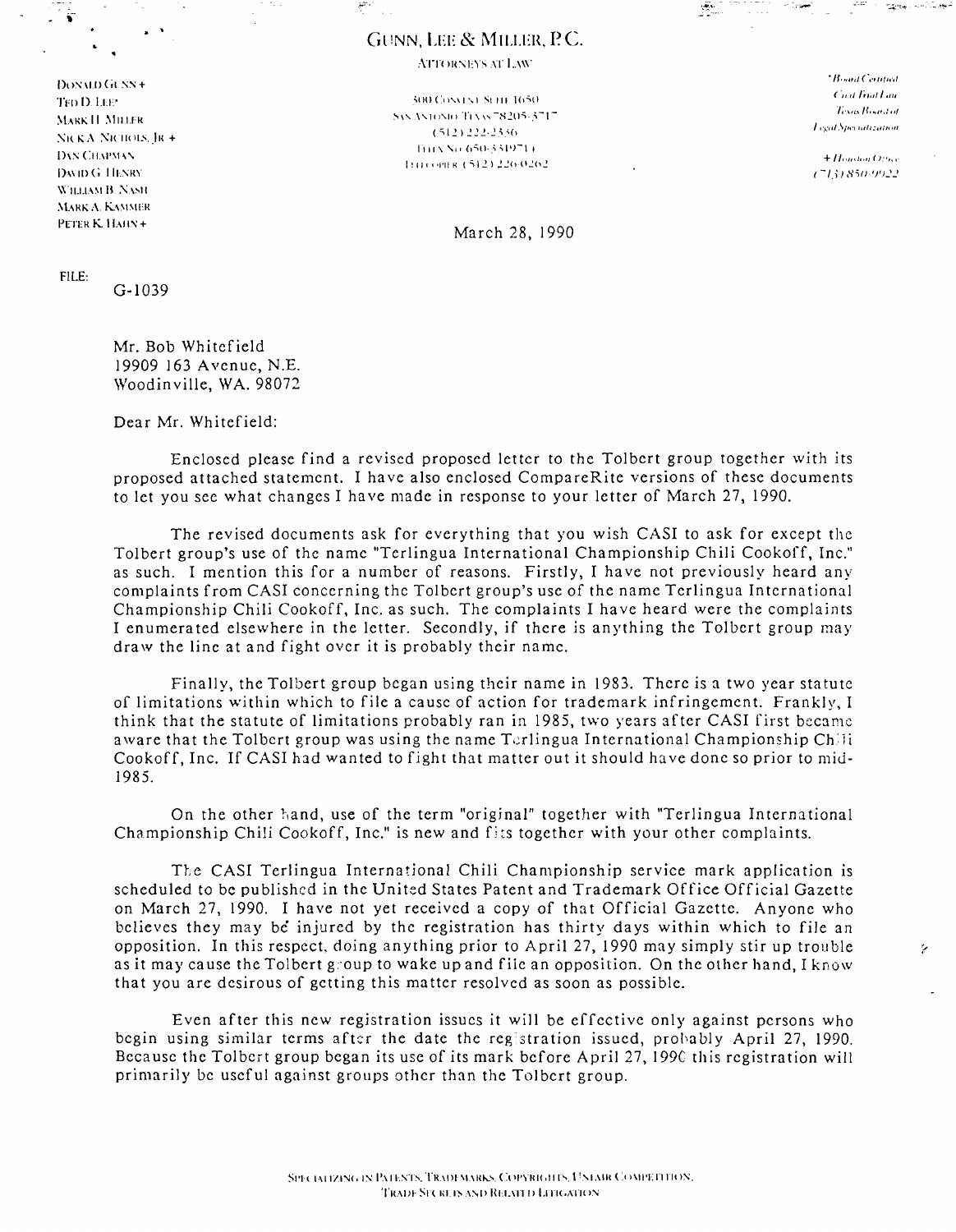While I will be on my honeymoon through April 11, 1990, please feel free to contact Bill Nash, another attorney with the firm, who has the authority to revise these documents and send<br>them out over my signature in my absence.<br>Sincerely, them out oyer my signature in my absence.

 $\sum_{i=1}^n \sum_{j=1}^n \left( \sum_{j=1}^n \left( \sum_{j=1}^n \left( \sum_{j=1}^n \left( \sum_{j=1}^n \left( \sum_{j=1}^n \left( \sum_{j=1}^n \left( \sum_{j=1}^n \left( \sum_{j=1}^n \left( \sum_{j=1}^n \left( \sum_{j=1}^n \left( \sum_{j=1}^n \left( \sum_{j=1}^n \left( \sum_{j=1}^n \left( \sum_{j=1}^n \left( \sum_{j=1}^n \left( \sum_{j=1}^n \left( \sum_{j=1}$ 

mark H. Miller

 $\mathcal{L}$ 

MHM/sg encIs. casi\whitefield.ltr

 $\ddot{\phantom{a}}$ 

 $\Delta$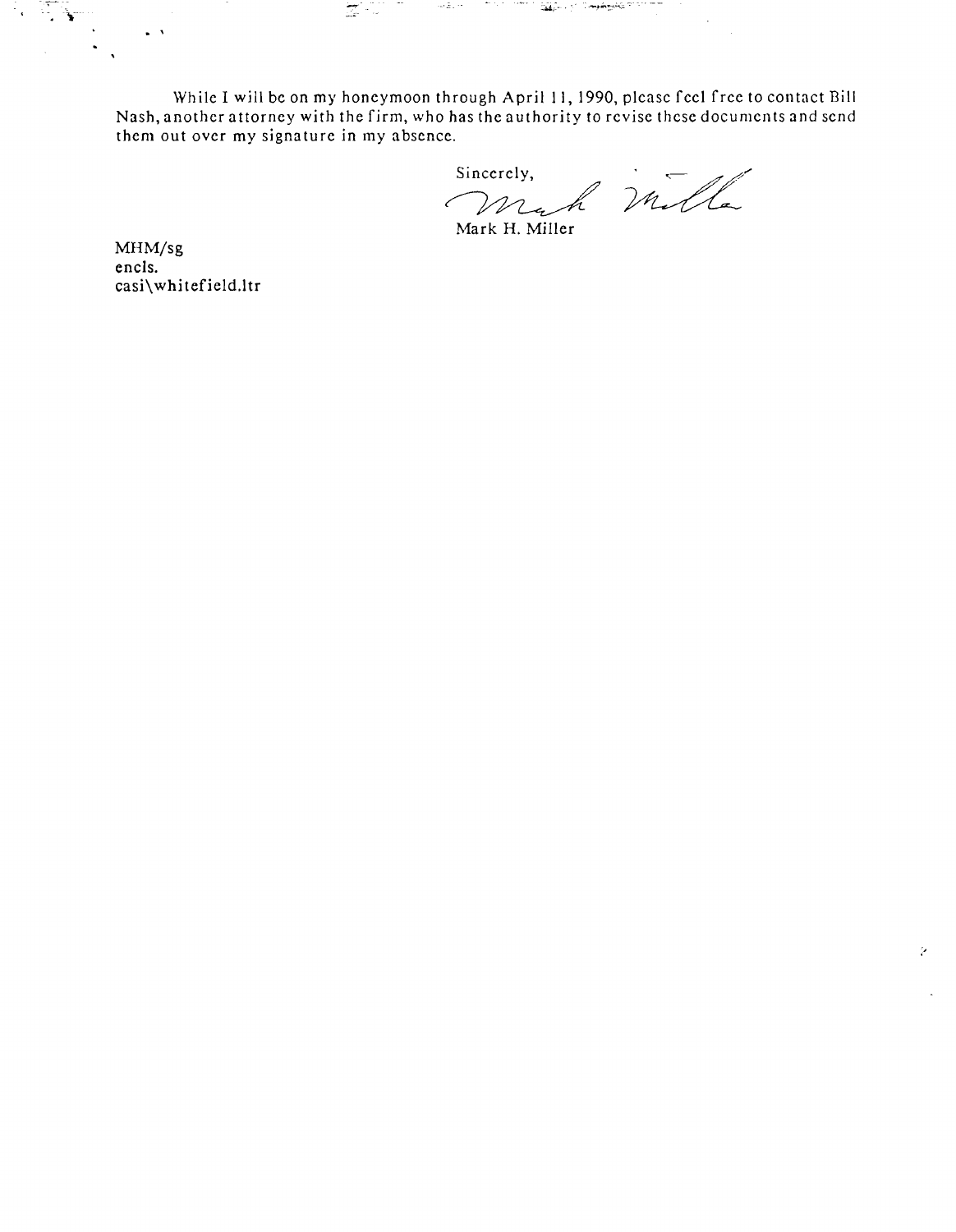### **STATEMENT**

.. :+~\_.

Terlingua International Championship Chili Cookoff, Inc. (the Tolbert group), as a matter of policy, intends to comply with all laws that are applicable to it and to avoid unnecessary entanglements with lawyers and lawsuits.

The Tolbert group will respect CASI's right under the Lanham Act, Title 5, United States Code § 1125(a) by not making descriptions or representations to the public which are contrary to the Findings of Fact made by Chief Judge Lucius Bunton in the final Order of April 21, 1988 in C.A.S.1. - Chili Appreciation Society International, Inc. vs. Kathleen Ruth Tolbert. Frank X. Tolbert, Jr., Kathleen Tolbert Ryan, Cause No. SA-86-CZ-1403, filed in the United States District Court for the Western District of Texas, Pecos Division.

The Tolbert group will respect CASI's agreements with chili cookoff promoters who have agreed to conduct their cookoff under C.A.S.1. rules.

The Tolbert group will respect CASI's copyright rights in its "CASI Rules" as set forth by the Copyright Act of 1976, Title 17, United States Code.

The Tolbert group will not: (I) describe or represent that its chili cookoffs at Terlingua began prior to 1983, or that its chili cookoffs at Terlingua are the "original" Terlingua chili cookoffs, or that it is the "original" Terlingua international chili cookoff organization, (2) solicit or mail "Tolbert" packs to chili cookoff promoters or contact persons who the Tolbert group reasonably know have already agreed with CASI to conduct their cookoff under CASI rules to conduct that cookoff under Tolbert rules (the Tolbert group reserves the right to communicate with anyone, anywhere, anytime concerning future cookoffs), (3) solicit chili cooks who the Tolbert group reasonably knows have already agreed to cook at the annual CASI Terlingua Cookoff to cook at the annual Tolbert group Terlingua Cookoff if the two cookoffs overlap, or (4) copy CASI's chili cookoff rules.

#### TERLINGUA INTERNATIONAL CHAMPIONSHIP CHILI COOKOFF, INC.

 $\mathbf{B} \mathbf{y}$ :

(Full Name)

(Title)

 $Date:$ 

ŷ.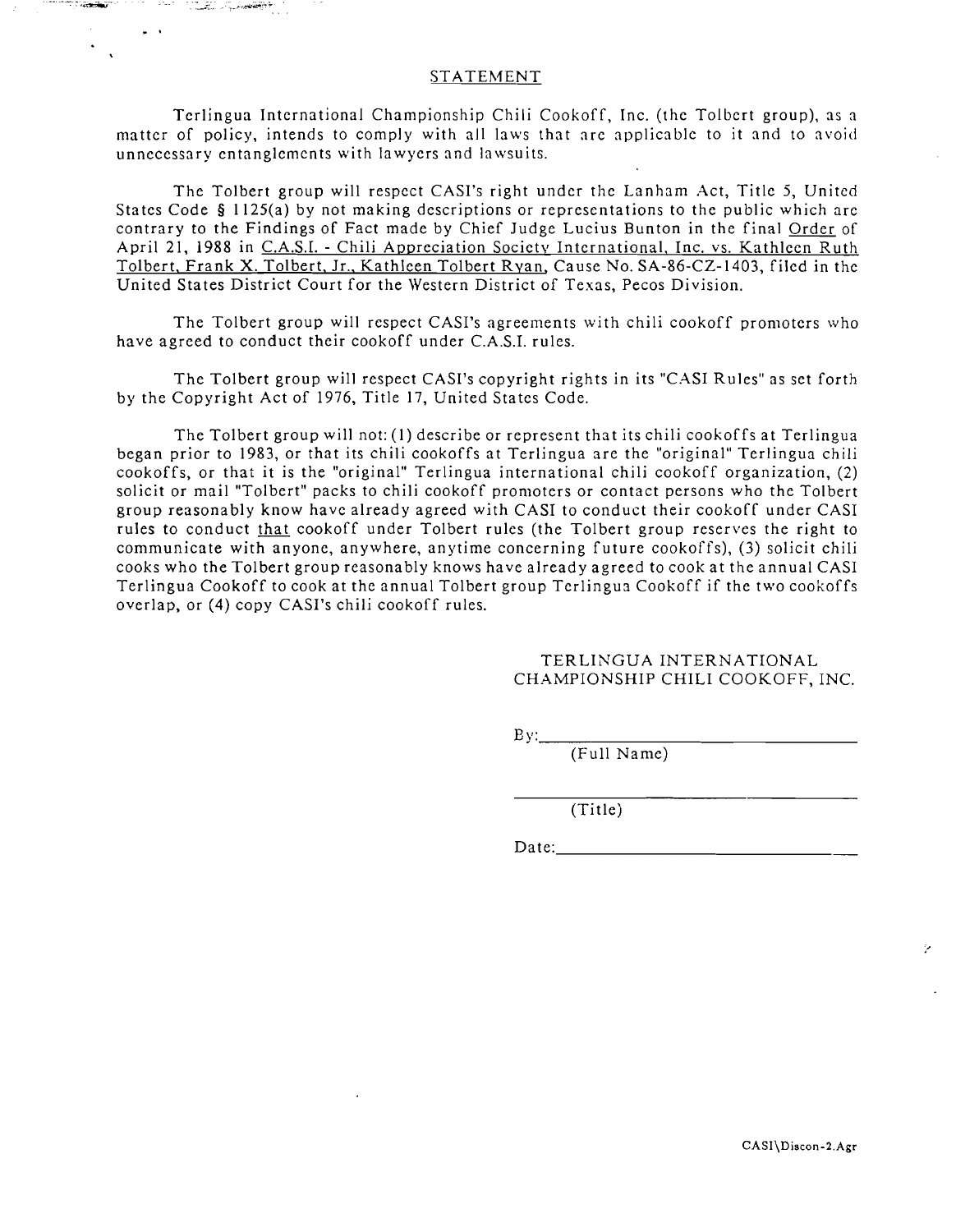## STATEMENT **LIRAFT**

· .

Terlingua International Championship Chili Cookoff, Inc. (the Tolbert group), as a matter of policy, intends to comply with all laws that arc applicable to it and to avoid unnecessary entanglements with lawyers and lawsuits.

The Tolbert group will respect CASl's right under the Lanham Act, Title 5, United States Code § 1125(a) by not making descriptions or representations to the public which are contrary to the Findings of Fact made by Chief Judge Lucius Bunton in the final Order of April 21, 1988 in C.A.S.I. - Chili Appreciation Society International, Inc. vs. Kathleen Ruth Tolbert, Frank X. Tolbert, Jr., Kathleen Tolbert Ryan, Cause No. SA-86-CZ-1403, filed in the United States District Court for the Western District of Texas, Pecos Division.

The Tolbert group will respect CAST's agreements with chili cookoff promoters who have agreed to conduct their eookoff under C.A.S.I. rules.

The Tolbert group will respect CASI's copyright rights in its "CASl Rules" as set forth by the Copyright Act of 1976, Title 17, United States Code.

The Tolbert group will not: (1) describe or represent that its chili cookoffs at Terlingua began prior to 1983, or that its chili cookoffs at Terlingua are the "original" Terlingua chili cookoffs, or that it is the "original" Terlingua Chili Cookoff international chili cookoff organization, (2) solicit or mail "Tolbert" packs to chili cookoff promoters or contact persons who the Tolbert group reasonably know have already agreed with CASI to conduct their cook off under CASI rules to conduct that eookoff under Tolbert rules (the Tolbert group reserves the right to communicate with anyone, anywhere, anytime concerning future cookoffs),  $\Theta$ - $(3)$  solicit chili cooks who the Tolbert group reasonably knows have already agreed to cook at the annual CASI Terlingua Cookoff to cook at the annual Tolbert group Tcrlineua Cookoff if the two cookoffs overlap, or (4) copy CAST's chili cookoff rules.

> TERLINGUA INTERNATIONAL CHAMPIONSHIP CHILI COOKOFF, INC.

 $By:$ 

(Full Name)

(Title)

Date: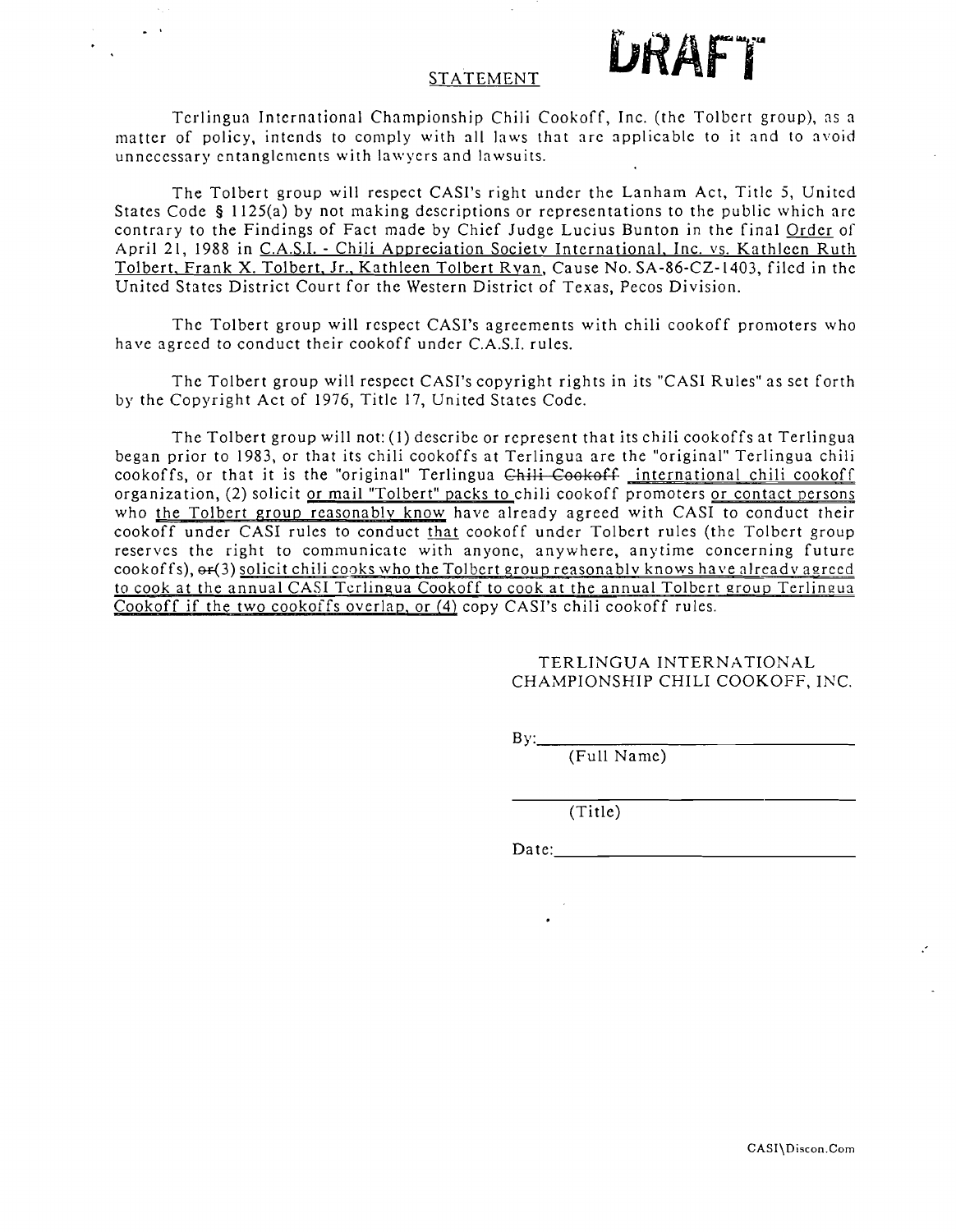### GUNN. LEE & MILLER, P.C.

AFTORNEYS AT LAW

J)o'\.\1/) (;\''\'\ + ( 'j, II l~ ',ll I 'III '1'1\) J) !.IT' .:dIOCll .... " .... 1 Silil 1(1~1I DAVID G. HENRY WHLIAM B. NASH MARK A. KAMMER

1; ',j, /)',,1,,1 ,,' :-;\.....\ .... 1(1 .... 1tI "1'1 \,... -~·C~O:;·..:.-I ~L\lH'; II ~II1.1.1H ( :; **12** ) 2.! 2 2:' .",(1 :"u "A :"Il Jllll.'.,111 + 1'111 \ '\11 h:;O·".':'I')-11 Ih' CII.\/'\I\' 1"111 ( f lI'll K l :; 12) 22(, 112(\2

المتراكب **Subscribed** 

> $+$ Houston Office 77131850.9922

> > þ.

PETER K HAHN+<br>FILE: G-1039 March 28, 1990 March 28, 1990

March 28, 1990

TERLINGUA INTERNATIONAL CHAMPIONSHIP CHILI COOKOFF, INC. P.O. Box 617 Corsicana, TX 75110

Dear Sirs:

I represent the Chili Appreciation Society, Inc. (CASI).

A copy of a recent Terlingua International Championship Chili Cookoff, Inc. (the Tolbert group) advertisement is enclosed which describes and represents the Tolbert group's Terlingua chili cookoff as being the "original," "the 23rd annual," and "since 1967," and identifies the Tolbert group as "Original Terlingua International Championship Chili Cookoff, Inc."

Chief Judge Lucius Bunton's final Order of April 21, 1988 in C.A.S.I.--Chili Appreciation Society International, Inc. vs. Kathleen Ruth Tolbert, Frank X. Tolbert, Jr., Kathleen Tolbert Ryan, Cause No. SA-86-CZ-1403, filed in the United Sta tes District Court for the Western District of Texas, Pecos Division, contains in part the following Findings of Fact:

> "Thus, though Frank Tolbert was a compelling personality, a good administrator, and a knowledgeable resource of chili lore, his name was not synonymous from the first or at any time relevant to this suit with the Terlingua event or the Chili Appreciation Society or the marks at issue in this suit.

> Undeniably, Tolbert was a strong member of the association. However, the association, no ;natter its relative informality in the early years, existed apart from Tolbert and was the agent promoting the Terlingua cookoff and using the trademark Chili Appreciation Society International.

> > $\mathbf{1}$  ,  $\mathbf{1}$  ,  $\mathbf{1}$

 $\mathbf{1}$   $\mathbf{1}$ 

In 1983, Frank Tolbert began to conduct a separate Terlingua cookoff on the same day as the one which had its roots in 1967. Defendants did not demonstrate by the preponderance of the evidence that the Tolbert cookoff was promoted under the auspices of the same association which operated a cookoff continually from 1967. There were two cookoffs in 1984 and every year since."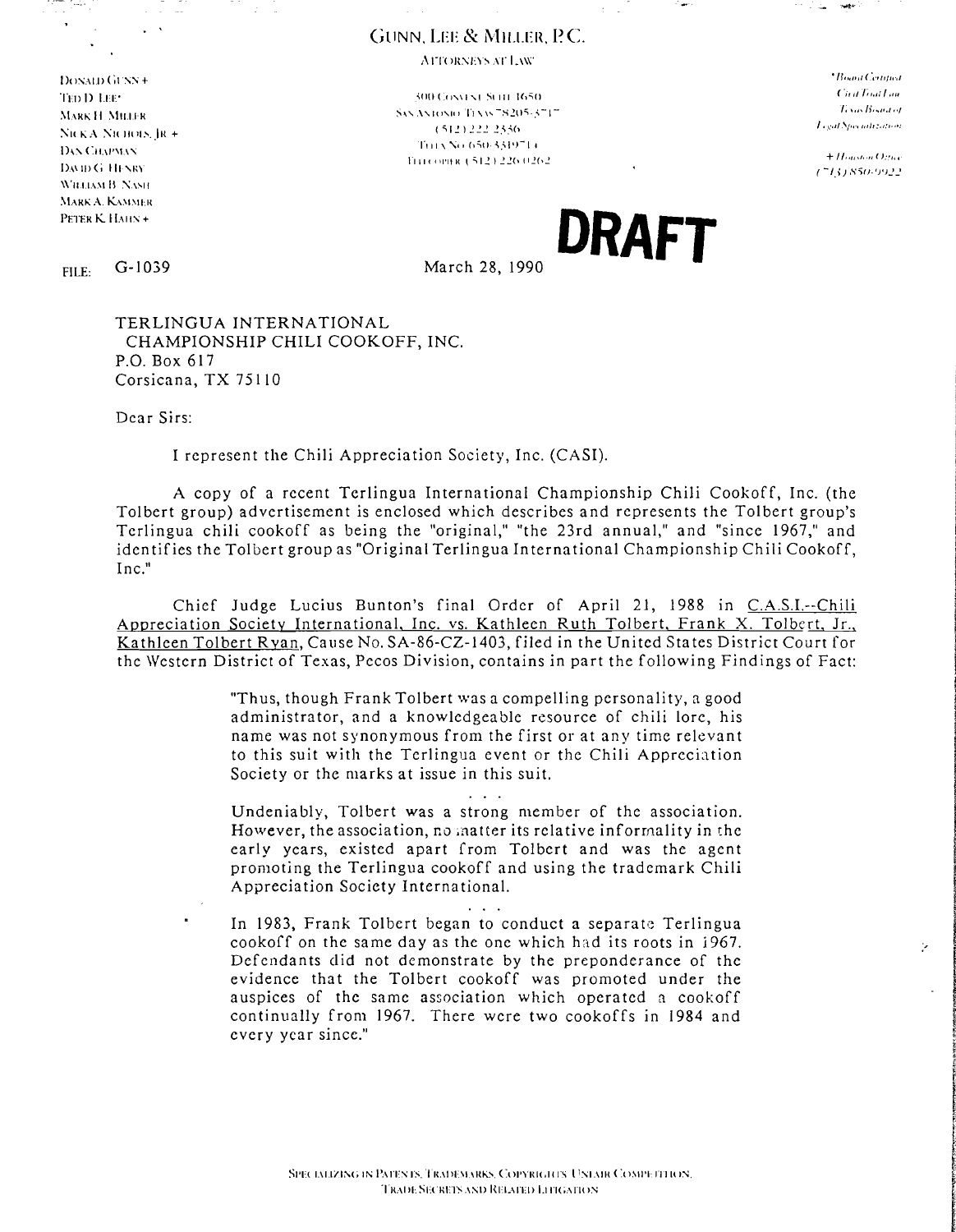The Lanham Act, the Federal Trademark Act, makes "any false description or representation" of goods or services in commerce an unIa wful act (Title 15, United States Code, Section 1125(a). The Tolbert group's description and representation to the public that it and its current chili cookoff as the "original", "the 23rd annual" and "since 1967" are contrary to Chief Judge Bunton's April 21, 1988 Findings of Fact that "the association [CASI] ... existed apart from Tolbert and was the agent promoting the Terlingua cookoff and that in 1983, Frank Tolbert began to conduct a separate Terlingua cookoff ..."

The Tolbert group no doubt still believes that it is the successor to the original 1967 organization and original Terlingua cookoff and that it's Terlingua Chili Cookoff is therefore the 23rd Annual. Nevertheless, the Tolbert group spent tens of thousands of dollars on attorneys, presented its best case in court and lost in a fair fight. If the Tolbert group will not honor the Court's findings, CASI may have to go back before Judge Bunton. Judge Bunton, on comparing the Tolbert group's advertising with his Findings of Fact, is unlikely to find that the Tolbert group's current advertising is truthful.

The Tolbert group was incorporated under the corporate name of "Terlingua International Championship Chili Cookoff, Inc" on July 1, 1983. The Texas Business Corporation Act, article 2.05(c), states, in part, "The filing of articles of incorporation under Part 3 of this Act, ... docs not authorize the use of a Corporate name in this State in violation of the rights of another under the federal Trademark Act of 1946 (15 U.S.c., Section 1051 et seq.), the Texas trademark law (Chapter 16, Business & Commerce Code) ... or the common law." The Tolbert group's recent addition of "Original" to its corporate name is also a deliberate affront to Judge Bunton's Findings of Fact. It has the effect of further confusing the public into believing that your corporation is the original 1967 organization. The Tolbert group's use of this name and mark has caused confusion between it and CASI's name and marks.

A second related problem is that the Tolbert group is systematically sending Tolbert cookoff packages to promoters who have their names published in the Goat Gap Gazette after they sign up to run CASI sponsored cookoffs. The Tolbert group is aware that providers published in the Goat Gap Gazette as promoting "CASI" cookoffs or under "CASI Rules' have agreed with CASI to conduct their cookoff under CASI rules. The literature the Tolbert group sends these new CASI promoters is confusing because it describes and represents the Tolbert group and its services as "original," "23rd annual," and "since 1967." The Tolbert group's cookoff package includes "Tolbert Rules" which are largely copied from CASI Rules, further making the Tolbert group's cookoff package confusingly similar to the local promoter.

These activities of the Tolbert group have caused improper rules to be applied at CASI sponsored events, improper results sent in by promoters to CASI, results sent to the Tolbert group rather than CASI, and bad feelings being created from what should te fun events. Similar problems have occurred with respect to the Tolbert group's soliciting chili cooks for the annual Terlingua cookoff that the Tolbert group knows have already agreed to cook at the CASI cookoff on the same days.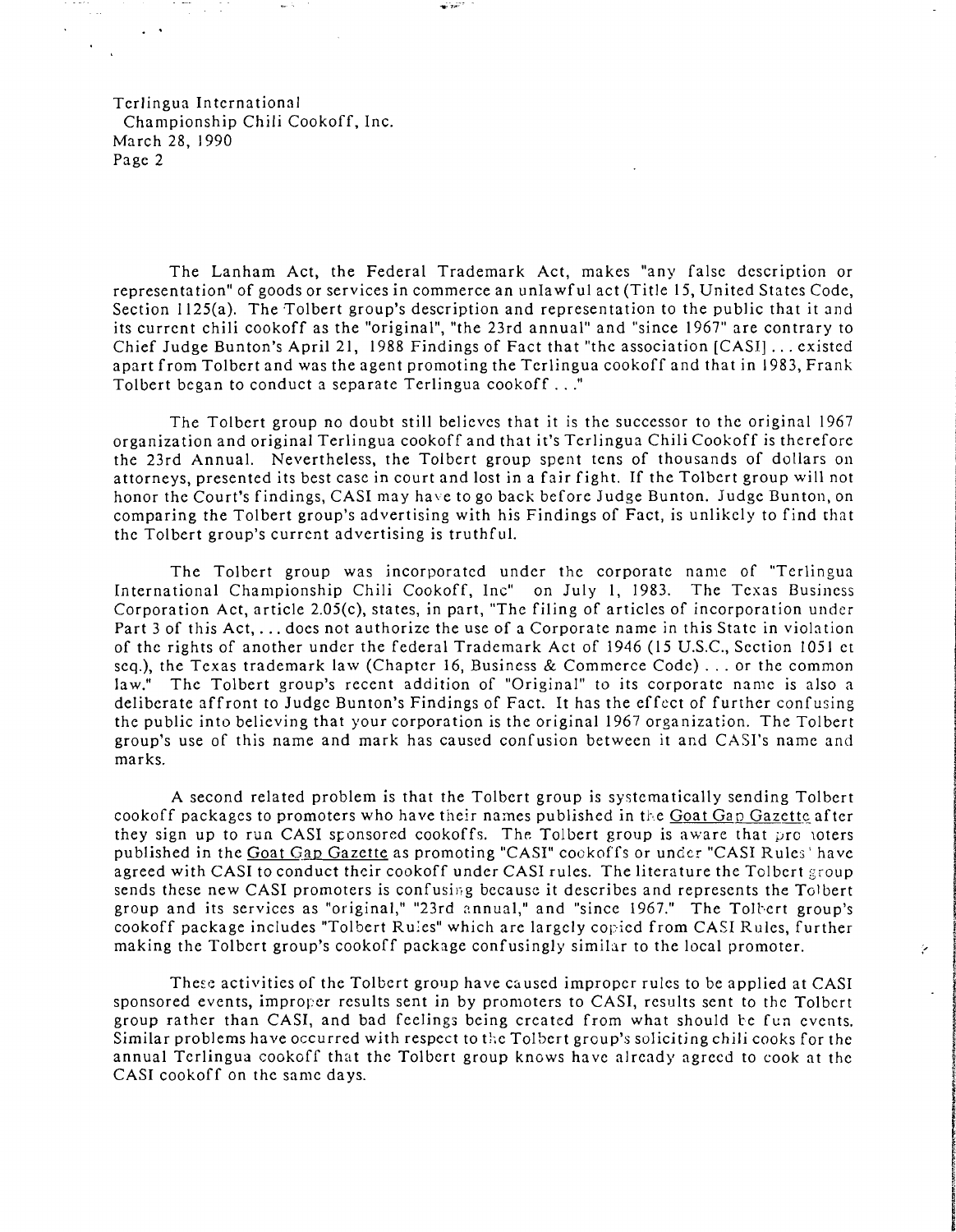· .

CASI is willing to take the Tolbert group on in honest, open, free competition. If the Tolbert group honestly believes that it is different and better than CAS I it is free to distinguish itself from CASI, locate and train its own cookoff promoters and have its own chili cookoffs. However, once CASI has gone to the expense and trouble of locating a cookoff promoter, educating the promoter in how to run a chili cookoff, and having the promoter agree to conduct the cookoff under CASI rules, interference by the Tolbert group with CASI's agreement and relationship with that promoter for that cookoff is unlawful.

Legally, the Tolbert group's conduct in this respect is termed "interference with beneficial contractual relationships." You may be familiar with Pennzoil vs. Texaco. Pennzoil made an oral agreement with Pennzoil. Texaco, knowing of that oral agreement, interfered with it. The resulting judgment was in favor of Pennzoil for eleven billion dollars. The lesson of that case is that in Texas an agreement is an agreement and that third parties interfere with it at their peril.

A third problem, mentioned above, is that the Tolbert group is copying CASI's cookoff rules. When CASI modifies its CASI rules the Tolbert group copies the changes. The Copyright Act of 1976, Title 17, United States Code, Section 106, makes it unlawful to infringe an author's work by copying it with a substantially similar second work. Tolbert's rules are copied from and are "substantially similar" to the CASI rules. The Tolbert group is, therefore, unlawfully infringing on the CASI's copyright rights to CASI rules.

While this firm represented CASI in its litigation with the Tolbert group, my individual representation of CASI is relatively new (although I am and have been a member of CASI). As a lover of chili and of chili cookoffs, I hope that CASI and the Tolbert group can resolve this matter without, once again, each spending tens of thousands of dollars on attorneys. That money should be spent promoting chili and the wonderful chili culture. The problems discussed above, however, are not mere technicalities. They are causing confusion and hard feelings in the chili world and damage to CASI.

CASI and the Tolbert group already fought this battle once. CASI won and is  $\pm \text{ot}$ looking for a second fight unless one is necessary. The Tolbert group, however, is reneging on the one basic rule of a fair fight, that the loser abide by the result.

A prompt response is needed from the Tolbert group concerning these matters. I enclose a Statement which sets out what the law is and states that the Tolbert group will comply with the law. If the Tolbert group believes CASI is violating the law in some ways that injure the Tolbert group I encourage you to let me know what its complaints are. Perhaps communication :  $\mathcal{L}$ between the Tolbert group and CASI may help resolve these issues.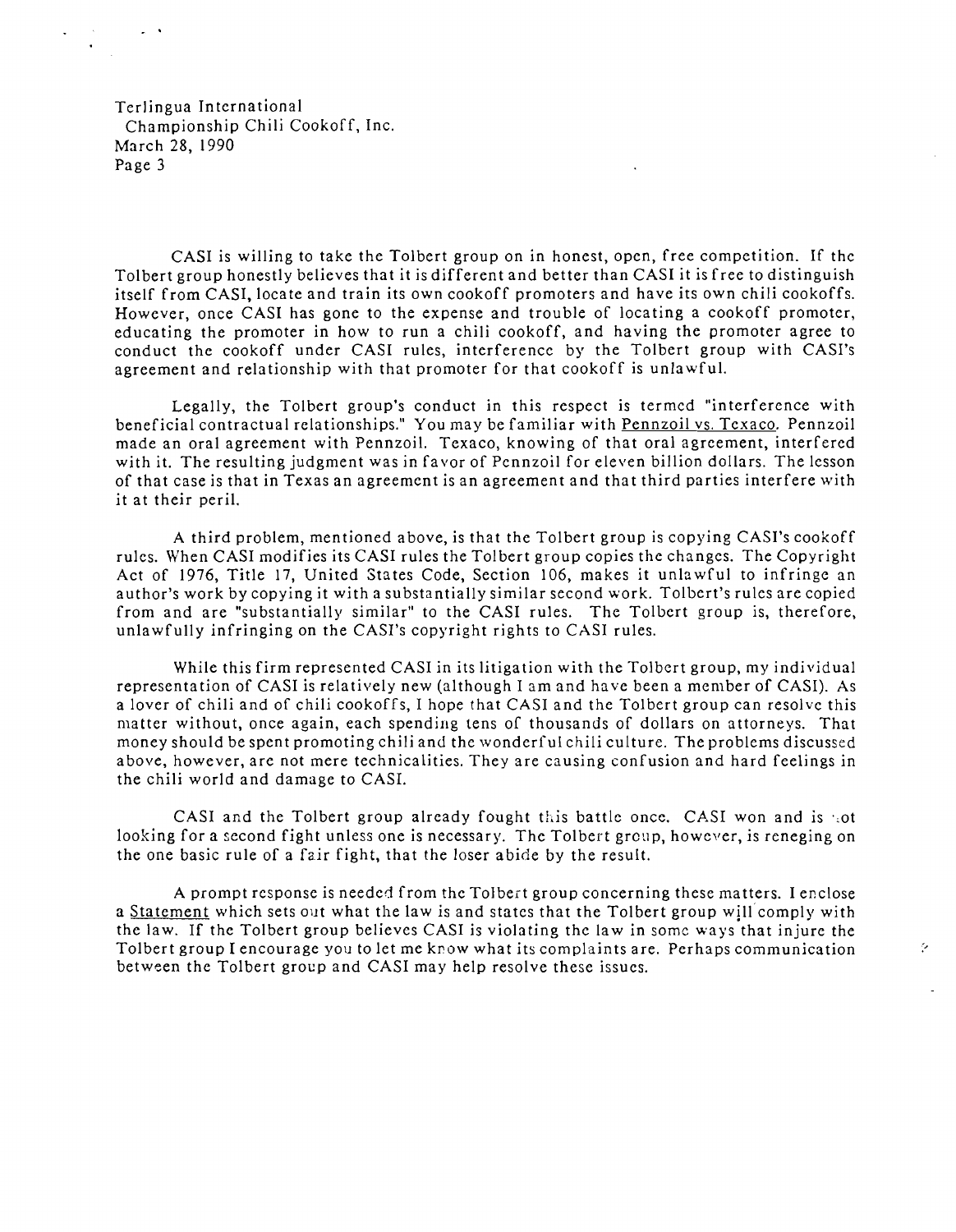If I do not promptly receive a satisfactory response to this letter, however, CASI will have no choice but to consider its legal alternatives.

Sincerely,

Mark H. Miller

MHM/sg encl. casi\cookoff3.ltr

 $\star$ 

 $\sim 10^{-1}$ 

 $\sim$   $\sim$ 

cc: Mr. Rex Jones, President Chili Appreciation Society. Inc. Dallas, TX 75218

### cc: Mr. Stephen Grimmer Haynes & Boone 3100 Interfirst Plaza 901 Main Street Dallas, TX 75202 Attorneys for Terlingua International Championship Chili Cookoff, Inc.

# DRAFT

Ŷ.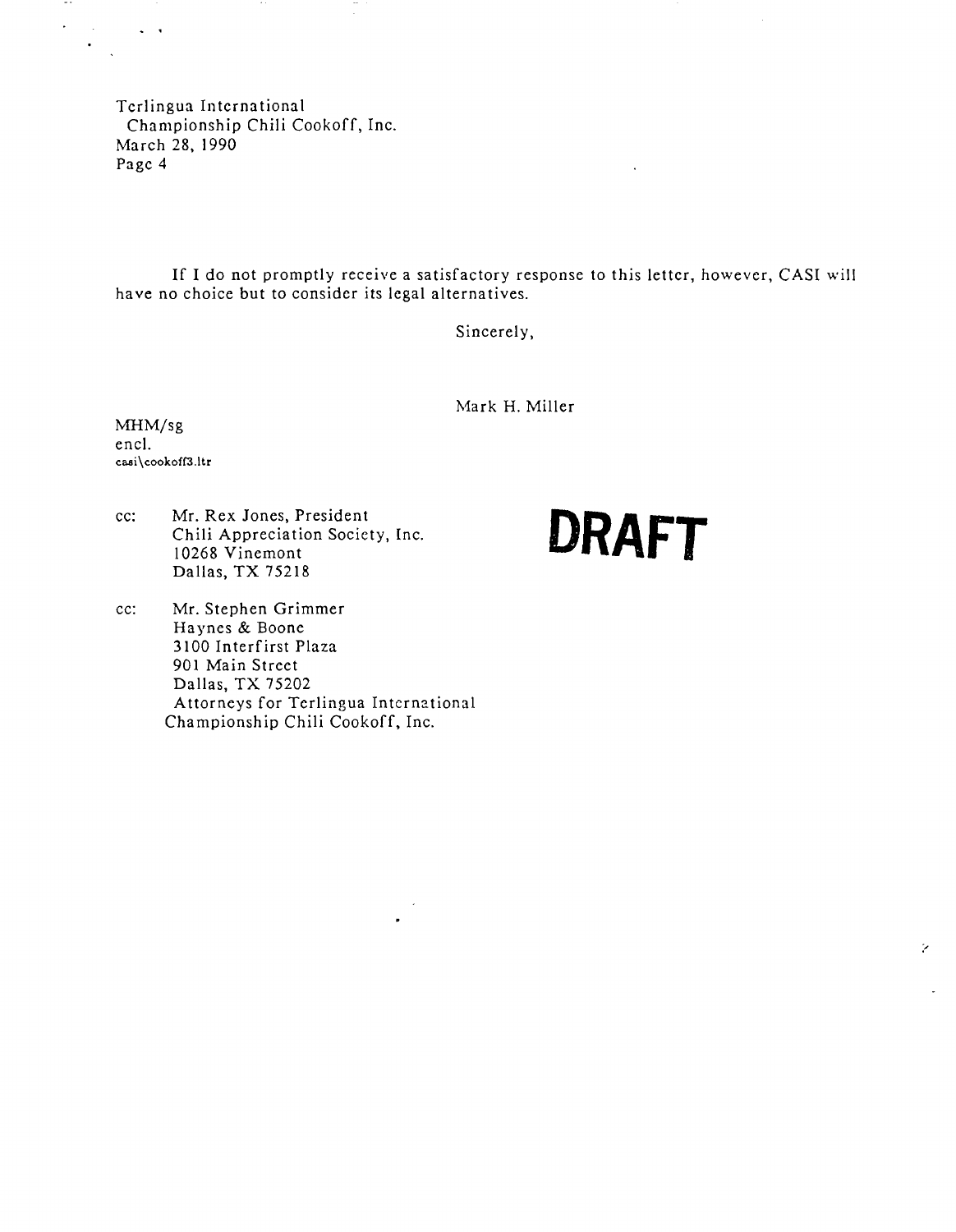### GUNN, LEE & MILLER, P.C.

ATTORNEYS AT LAW

DONALD GUNN + DAN CHAPMAN DAVID G, HENRY  $\overline{\text{W}}$ ILLIAM B, NASH  $\sum_{\text{WillasMB, Nasm}} \text{D} \text{RAF}$ 

TEll () 1.11:' .",(111<:0'\1" ~II" **IC,';;U**  ,\tark H. Miller = 0.000 m = 0.000 m = 0.000 m = 0.000 m = 0.000 m = 0.000 m = 0.000 m = 0.000 m = 0.000 m = 0.000 m = 0.000 m = 0.000 m = 0.000 m = 0.000 m = 0.000 m = 0.000 m = 0.000 m = 0.000 m = 0.000 m = 0.000 m = 0.0 SICK A. NICHOLS, JR + (~12) ~22-2356 II 11 \ No. 650-3319<sup>-1</sup>14 THI COPIER (512) 226 0262

\*Board Certified Cuat Trut Lou **Texas Boord of** Legal Specialization

 $+$  Houston Ottree (713) 850-9922

Ÿ

FILE: G-1039 March 26 28, 1990

TERLINGUA INTERNATIONAL CHAMPIONSHIP CHILI COOKOFF, INC. P.O. Box 617 Corsicana, TX 75110

Dear Sirs:

I represent the Chili Appreciation Society, Inc. (CAS!).

A copy of a recent Terlingua International Championship Chili Cookoff, Inc. (the Tolbert group) advertisement is enclosed which describes and represents the Tolbert group's Terlingua chili cookoff as being the "original," "the 23rd annual," and "since 1967," and identifies the Tolbert group as "Original Terlingua International Championship Chili Cookoff, Inc."

Chief Judge Lucius Bunton's final Order of April 21, 1988 in C.A.S.I.--Chili Appreciation Society International, Inc. vs. Kathleen Ruth Tolbert, Frank X. Tolbert, Jr.. Kathleen Tolbert Ryan, Cause No. SA-86-CZ-1403, filed in the United States District Court for the Western District of Texas, Pecos Division, contains in part the following Findings of Fact:

> "Thus, though Frank Tolbert was a compelling personality, a good administrator, and a knowledgea ble resource of chili lore, his name was not synonymous from the first or at any time relevant to this suit with the Terlingua event or the Chili Appreciation Society or the marks at issue in this suit.

> > $\mathbf{1}$

Undeniably, Tolbert was a strong member of the association, However, the association, no matter its relative informality in the early years, existed apart from Tolbert and was the agent promoting the Terlingua cookoff and using the trademark Chili Appreciation Suciety International.

 $\cdots$ In 1983, Frank Tolbert began to conduct a separate Terlingua cookoff on the same day as the one which had its roots in 1967. Defendants did not demonstrate by the preponderance of the evidence that the Tolbert cookoff was promoted under the auspices of the same association which operated a cookoff continually from 1967. There were two cookoffs in 1984 and every year since."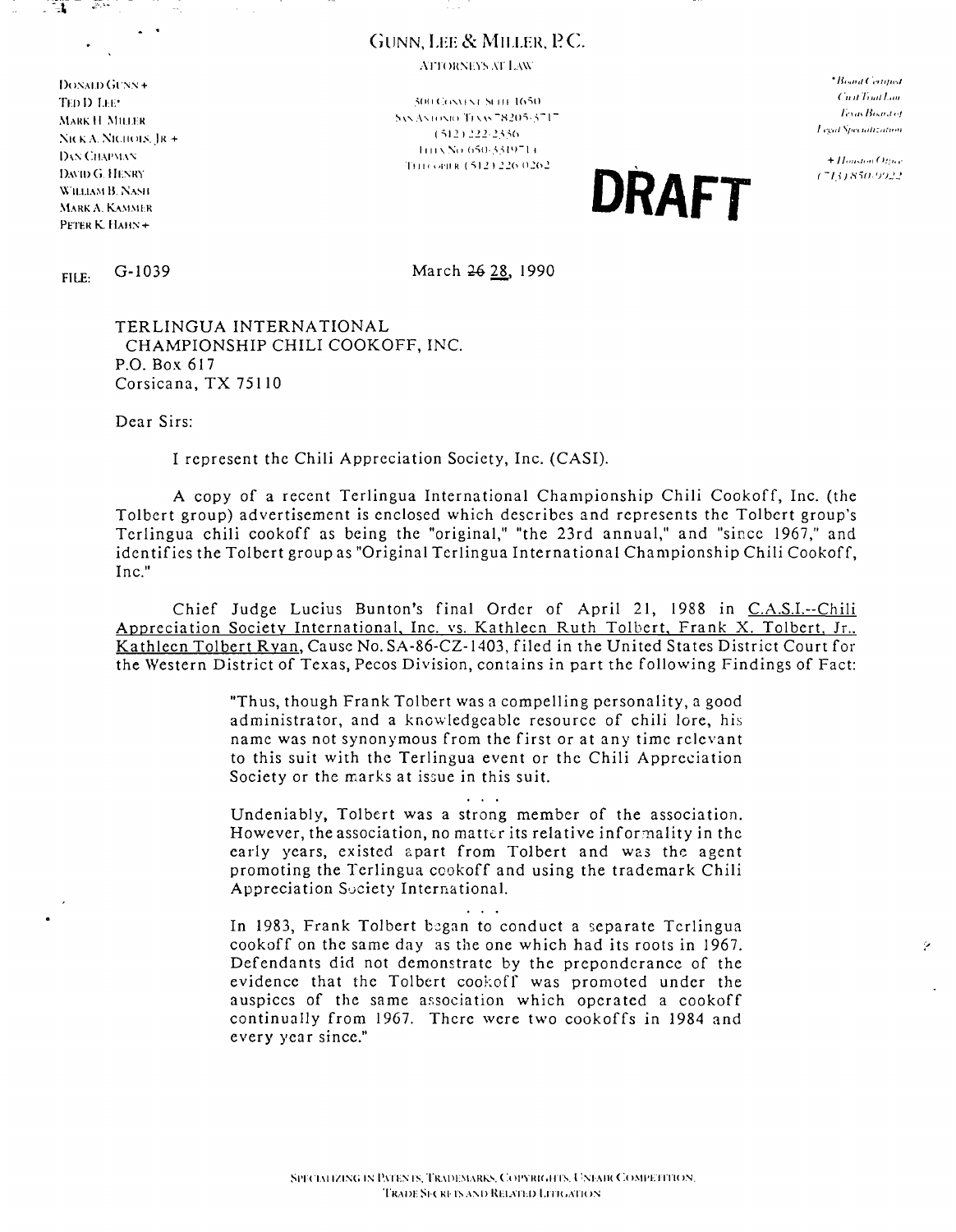The Lanham Act, the Federal Trademark Act, makes "any false description or representation" of goods or services in commerce an unlawful act (Title 15, United States Code, Section 1125(a). The Tolbert group's description and representation to the public that it and its current chili cookoff as the "original", "the 23rd annual" and "since 1967" are contrary to Chief Judge Bunton's April 21, 1988 Findings of Fact that "the association [CASI]... existed apart from Tolbert and was the agent promoting the Terlingua cookoff and that in 1983, Frank Tolbert began to conduct a separate Terlingua cookoff ..."

The Tolbert group no doubt still believes that it is the successor to the original 1967 organization and original Terlingua cookoff and that it's Terlingua Chili Cookoff is therefore the 23rd Annual. Nevertheless, the Tolbert group spent tens of thousands of dollars on attorneys, presented its best case in court and lost in a fair fight. If the Tolbert group will not honor the Court's findings, CAS! may have to go back before Judge Bunton. Judge Bunton, on comparing the Tolbert group's advertising *with* his Findings of Fact, is unlikely to find that the Tolbert group's current advertising *is* truthful.

The Tolbert group was incorporated under the corporate name of "Terlingua International Championship Chili Cookoff, Inc" on July 1, 1983. Firstly, the The Texas Business Corporation Act, article 2.05(c), states, in part, "The filing of articles of incorporation under Part 3 of this Act, ... does not authorize the use of a Corporate name in this State in violation of the rights of another under the federal Trademark Act of 1946 (15 U.S.c., Section 1051 et seq.), the Texas trademark law (Chapter 16, Business & Commerce Code)... or the common law." -Secondly, the The Tolbert group's recent addition of "Original" to its -Secondly, the The Tolbert group's recent addition of "Original" to its corporate name is also a deliberate affront to Judge Bunton's Findings of Fact. It has the effect of further confusing the public into believing that your corporation is the original 1967 organization. The Tolbert group's use of this name and mark has caused confusion bety cen it and CASI's name and marks.

A second related problem *is* that the Tolbert group *is* sys>~matically sending Tolbert cookoff packages to promoters who have their names published in the Goat Gap Gazette after they sign up to run CASI sponsored coekoffs. The Tolbert group is aware that promoters published in the Goat Gap Gazette as promoting "CASI" cookoffs or under "CASI Rules" have agreed with CASI to conduct their cookoff under CASI rules. The literature the Tolbert group sends these new CAS! promoters *is* confusing because *it* describes and represents the Tolbert group and its services as "original," "23rd annual," and "since 1967." Thc Tolbert group's cookoff package includes "Tolbert Rules" which are largely copied from CAS! Rules, further making the Tolbert group's cookoff package confusingly similar to the local promoter.

These activities of the Tolbert group have caused improper rules to be applied at CASI sponsored events, improper results sent in by promoters to CASI, results sent to the Tolbert group rather than CASI, and bad feelings being created from what should be fun events. Similar problems have occurred with respect to::  $\frac{1}{2}$  Tolbert group's soliciting chili cooks for the annual Terlingua cookoff that the Tolbert group knows have already agreed to cook at the CASI cookoff on the same days.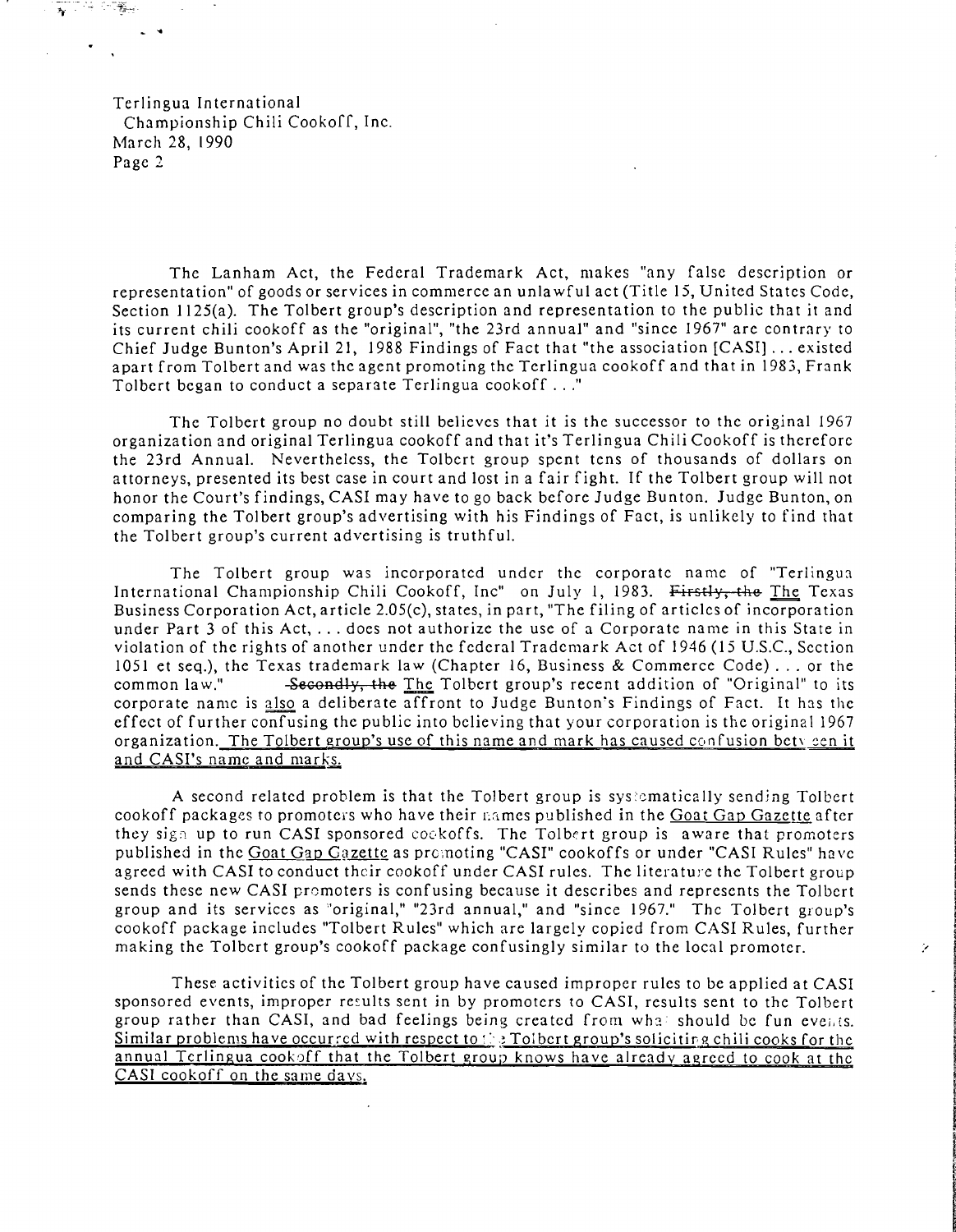;. -.

**.'** 

CASI is willing to take the Tolbert group on in honest, open, free competition. If the Tolbert group honestly believes that it is different and better than CASI it is free to distinguish itself from CASI, locate and train its own cookoff promoters and have its own chili cookoffs. However, once CASI has gone to the expense and trouble of locating a cookoff promoter, educating the promoter in how to run a chili cookoff, and having the promoter agree to conduct the cookoff under CASI rules, interference by the Tolbert group with CASI's agreement and relationship with that promoter for that cookoff is unlawful.

Legally, the Tolbert group's conduct in this respect is termed "interference with beneficial contractual relationships." You may be familiar with Pennzoil vs. Texaco. Pennzoil made an oral agreement with Pennzoil. Texaco, knowing of that oral agreement, interfered with it. The resulting judgment was in favor of Pennzoil for cleven billion dollars. The lesson of that case is that in Texas an agreement is an agreement and that third parties interfere with it at their peril.

A third problem, mentioned above, is that the Tolbert group is copying CASI's cookoff rules. When CASI modifies its CASI rules the Tolbert group copies the changes. The Copyright Act of 1976, Title 17, United States Code, Section 106, makes it unlawful to infringe an author's work by copying it with a substantially similar second work. Tolbert's rules are copied from and are "substantially similar" to the CASI rules. The Tolbert group is, therefore, unlawfully infringing on the CASI's copyright rights to CASI rules.

While this firm represented CASI in its litigation with the Tolbert group, my individual representation of CASI is relatively new (although I am and have been a member of CAS!). As a lover of chili and of chili cookoffs, I hope that CASI and the Tolbert group can resolve this matter without, once again, each spending tens of thousands of dollars on attorneys. That money should be spent promoting chili and the wonderfu! chili culture. The problems discussed above, however, are not mere technicalities. They are causing confusion and hard feelings in the chili world and damage to CASI.

CASI and the Tolbert group already fought this battle once. CASI won and is not looking for a second fight unless one is necessary. The Tolbert group, however, is reneging on the one basic rule of a fair fight, that the loser abide by the result.

A prompt reponse is needed from the Tolbert group concerning these matters. I enclose a Statement which sets out what the law is and states that the Tolbert group will complv with the law. If the Tolbert group believes CASI is violating the law in some ways that injure the Tolbert group I encourage you to let me know what its complaints arc. Perhaps communication  $\ddot{r}$ between the Tolbert group and CASI may help resolve these issues.